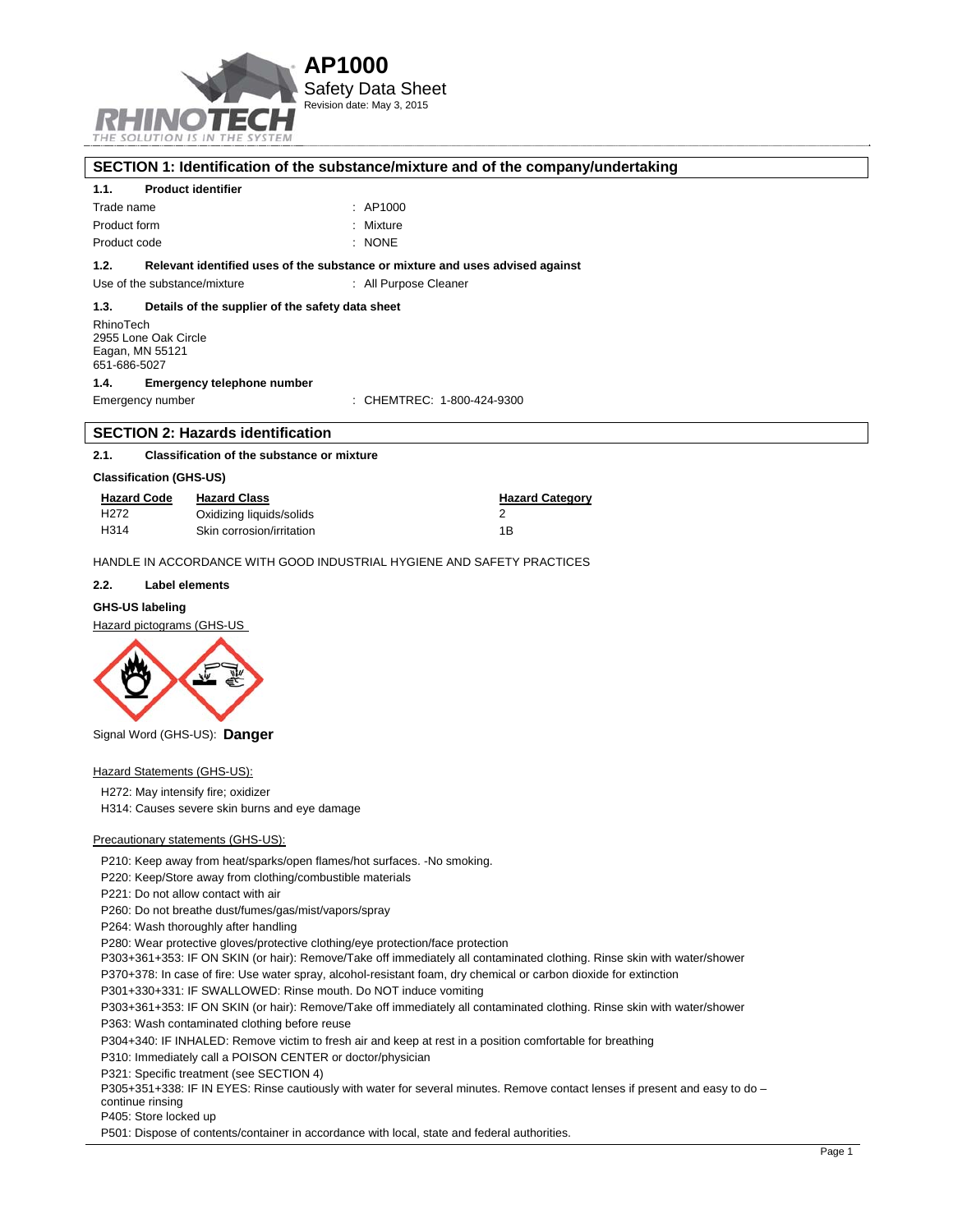# **2.3. Other hazards**

No additional information available

## **2.4. Unknown acute toxicity (GHS-US)**

No data available

# **SECTION 3: Composition/information on ingredients**

# **3.1. Substance**

Not applicable

## **3.2. Mixture**

| <b>Name</b>                     | . .<br>$-1$                | % |
|---------------------------------|----------------------------|---|
| <br>∩rt<br>acıd<br>odic<br>זומי | $\sim$<br>$\sim 1 - 1$<br> |   |

| <b>SECTION 4: First aid measures</b>                                |                                                                                                                                                                                                                             |
|---------------------------------------------------------------------|-----------------------------------------------------------------------------------------------------------------------------------------------------------------------------------------------------------------------------|
| Description of first aid measures<br>4.1.                           |                                                                                                                                                                                                                             |
| First-aid measures general                                          | : Never give anything by mouth to an unconscious person. If you feel unwell, seek medical advice<br>(show the label where possible).                                                                                        |
| First-aid measures after inhalation                                 | : IF INHALED: Remove to fresh air and keep at rest in a position comfortable for breathing Use<br>artificial respiration and oxygen if needed. Consult a physician.                                                         |
| First-aid measures after skin contact                               | : IF ON SKIN: Immediately rinse with plenty of water (for at least 15 minutes). If irritation persists,<br>seek medical attention.                                                                                          |
| First-aid measures after eye contact                                | : IF IN EYES: Rinse immediately and thoroughly, pulling the eyelids well away from the eye (15)<br>minutes minimum). Seek medical attention.                                                                                |
| First-aid measures after ingestion                                  | : IF SWALLOWED: Rinse mouth. Do NOT induce vomiting. Dilute stomach contents by drinking<br>water. If vomiting occurs spontaneously, keep head below hips to prevent breathing vomit into<br>lungs. Seek medical attention. |
| 4.2.<br>Most important symptoms and effects, both acute and delayed |                                                                                                                                                                                                                             |
| Symptoms/injuries                                                   | : Prolonged exposure may cause skin cracking and dermatitis in sensitive individuals. May cause<br>eye irritation                                                                                                           |
| Symptoms/injuries after inhalation                                  | : May cause headache, nausea and irritation of respiratory tract.                                                                                                                                                           |
| Symptoms/injuries after skin contact                                | : Causes skin corrosion. Slight skin absorption; no toxic effects likely by this route.                                                                                                                                     |
| Symptoms/injuries after eye contact                                 | : Causes eye corrosion.                                                                                                                                                                                                     |
| Symptoms/injuries after ingestion                                   | : May cause gastrointestinal irritation, nausea, vomitting, and diarrhea if swallowed.                                                                                                                                      |
| Chronic symptoms                                                    | : No data available.                                                                                                                                                                                                        |
| 4.3.                                                                | Indication of any immediate medical attention and special treatment needed                                                                                                                                                  |

No additional information available.

| <b>SECTION 5: Firefighting measures</b>       |                                                                                                                                                                         |
|-----------------------------------------------|-------------------------------------------------------------------------------------------------------------------------------------------------------------------------|
| <b>Extinguishing media</b><br>5.1.            |                                                                                                                                                                         |
| suitable extinguishing media                  | : Alcohol-resistant foam. Carbon dioxide. Dry powder. Water spray.                                                                                                      |
| 5.2.                                          | Special hazards arising from the substance or mixture                                                                                                                   |
| Fire hazard                                   | : No data                                                                                                                                                               |
| Explosion hazard                              | : Product is not explosive.                                                                                                                                             |
| Reactivity                                    | : Oxidizer, my intensify fire.                                                                                                                                          |
| 5.3.<br><b>Advice for firefighters</b>        |                                                                                                                                                                         |
| Firefighting instructions                     | : Do not dispose of fire-fighting water in the environment. Exercise caution when fighting any<br>chemical fire. Use water spray or fog for cooling exposed containers. |
| Protection during firefighting                | : Do not enter fire area without proper protective equipment, including respiratory protection.                                                                         |
| <b>SECTION 6: Accidental release measures</b> |                                                                                                                                                                         |
| 6.1.                                          | Personal precautions, protective equipment and emergency procedures                                                                                                     |
| General measures                              | : Evacuate area. Keep upwind. Ventilate area. Spill should be handled by trained clean-up crews                                                                         |

# properly equipped with respiratory equipment and full chemical protective gear (see Section 8). **6.1.1. For non-emergency personnel**  Protective equipment : Wear Protective equipment as described in Section 8. Emergency procedures **in the contract of the Contract Contract Evacuate** unnecessary personnel.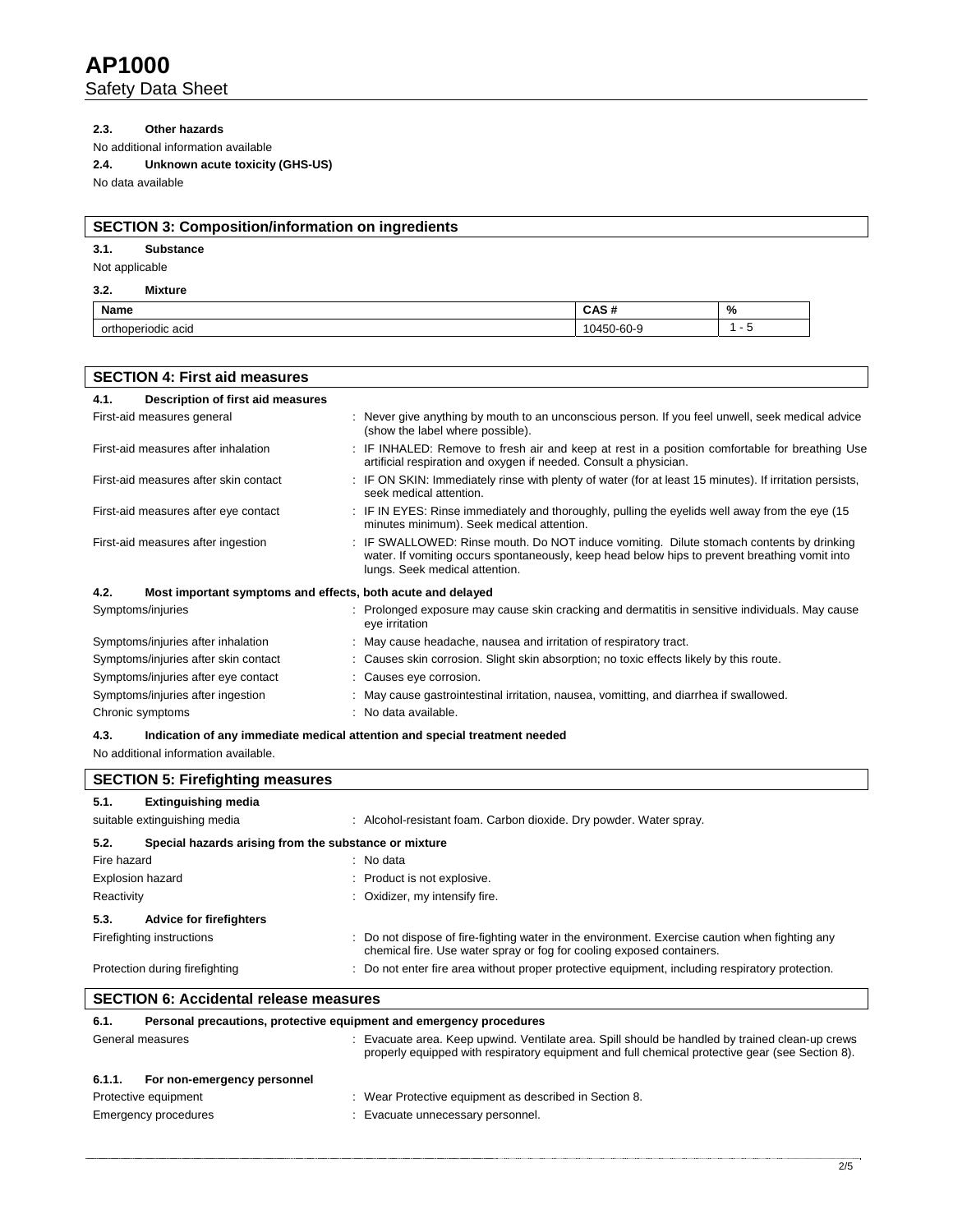# **AP1000**

# **Safety Data Sheet**

| 6.1.2.         | For emergency responders                                     |                                                                                                                                                                                                                                                                                                                                                                                                                                                                               |
|----------------|--------------------------------------------------------------|-------------------------------------------------------------------------------------------------------------------------------------------------------------------------------------------------------------------------------------------------------------------------------------------------------------------------------------------------------------------------------------------------------------------------------------------------------------------------------|
|                | Protective equipment                                         | : Approved supplied-air respirator, in case of emergency. Wear suitable protective clothing, gloves<br>and eye or face protection.                                                                                                                                                                                                                                                                                                                                            |
| 6.2.           | <b>Environmental precautions</b>                             |                                                                                                                                                                                                                                                                                                                                                                                                                                                                               |
|                |                                                              | Prevent entry to sewers and public waters. Notify authorities if liquid enters sewers or public waters.                                                                                                                                                                                                                                                                                                                                                                       |
| 6.3.           | Methods and material for containment and cleaning up         |                                                                                                                                                                                                                                                                                                                                                                                                                                                                               |
|                | For containment                                              | : Prevent entry to sewers and public waters. Contain any spills with dikes or absorbents to prevent<br>migration and entry into sewers or streams.                                                                                                                                                                                                                                                                                                                            |
|                | Methods for cleaning up                                      | Soak up spills with inert solids, such as clay or diatomaceous earth as soon as possible. Place in<br>a suitable container for disposal in accordance with the waste requlations (see Section 13).                                                                                                                                                                                                                                                                            |
| 6.4.           | <b>Reference to other sections</b>                           |                                                                                                                                                                                                                                                                                                                                                                                                                                                                               |
|                | No additionnel information available                         |                                                                                                                                                                                                                                                                                                                                                                                                                                                                               |
|                | <b>SECTION 7: Handling and storage</b>                       |                                                                                                                                                                                                                                                                                                                                                                                                                                                                               |
| 7.1.           | Precautions for safe handling                                |                                                                                                                                                                                                                                                                                                                                                                                                                                                                               |
|                | Precautions for safe handling                                | Do not handle until all safety precautions have been read and understood. Keep away from heat,<br>sparks and open flame. Store in cool well ventilated area. Keep container closed when not in<br>use. Use only with adequate ventilation. Wear proper safety equipment including chemically<br>resistant gloves and safety glasses or goggles. Wash thoroughly after handling. Do not breathe<br>mist or vapor. Do not get in eyes. Avoid contact with skin. Do not swallow. |
| 7.2.           | Conditions for safe storage, including any incompatibilities |                                                                                                                                                                                                                                                                                                                                                                                                                                                                               |
|                | Storage conditions                                           | : Keep only in the original container in a cool, well ventilated place away from : heat sources. Keep<br>container tightly closed.                                                                                                                                                                                                                                                                                                                                            |
| 7.3.           | Specific end use(s)                                          |                                                                                                                                                                                                                                                                                                                                                                                                                                                                               |
|                | No additional information available                          |                                                                                                                                                                                                                                                                                                                                                                                                                                                                               |
|                | <b>SECTION 8: Exposure controls/personal protection</b>      |                                                                                                                                                                                                                                                                                                                                                                                                                                                                               |
| 8.1.           | <b>Control parameters</b>                                    |                                                                                                                                                                                                                                                                                                                                                                                                                                                                               |
| <b>NO DATA</b> |                                                              | No OSHA and ACGIH PEL's or TLV's for the listed ingredients of this product unless stated below:                                                                                                                                                                                                                                                                                                                                                                              |
| 8.2.           | <b>Exposure controls</b>                                     |                                                                                                                                                                                                                                                                                                                                                                                                                                                                               |
|                | Personal protective equipment                                | : Face shield. Gloves. Protective clothing. Protective goggles. Respiratory protection of the<br>dependent type.                                                                                                                                                                                                                                                                                                                                                              |
|                | Hand protection                                              | : Chemical resistant gloves.                                                                                                                                                                                                                                                                                                                                                                                                                                                  |

| Eye protection           | Eye protection, including both chemical splash goggles and face shield, must be worn when<br>possibility exists for eye contact due to spraying liquid or airborne particles.                                                   |
|--------------------------|---------------------------------------------------------------------------------------------------------------------------------------------------------------------------------------------------------------------------------|
| Skin and body protection | Wear long sleeves. Wear suitable protective clothing.                                                                                                                                                                           |
| Respiratory protection   | In case of inadequate ventilation wear respiratory protection. If handling results in dust, mist, or<br>aerosols, special ventilation may be required to avoid exceeding exposure limits for nuisance or<br>oil mist particles. |

| <b>SECTION 9: Physical and chemical properties</b>            |                     |
|---------------------------------------------------------------|---------------------|
| Information on basic physical and chemical properties<br>9.1. |                     |
| Physical state                                                | : Liquid            |
| Appearance                                                    | No data available   |
| Color                                                         | No data available   |
| Odor                                                          | No data available   |
| Odor Threshold                                                | No data available   |
| рH                                                            | No data available   |
| Relative evaporation rate (butyl acetate=1)                   | : No data available |
| Melting point                                                 | No data available   |
| Freezing point                                                | : No data available |
| Boiling point                                                 | · No data available |
| Flash point                                                   | : No data available |
| Self ignition temperature                                     | No data available   |
| Decomposition temperature                                     | No data available   |
| Flammability (solid, gas)                                     | No data available   |
| Vapor pressure                                                | No data available   |
| Relative vapor density at 20 °C                               | No data available   |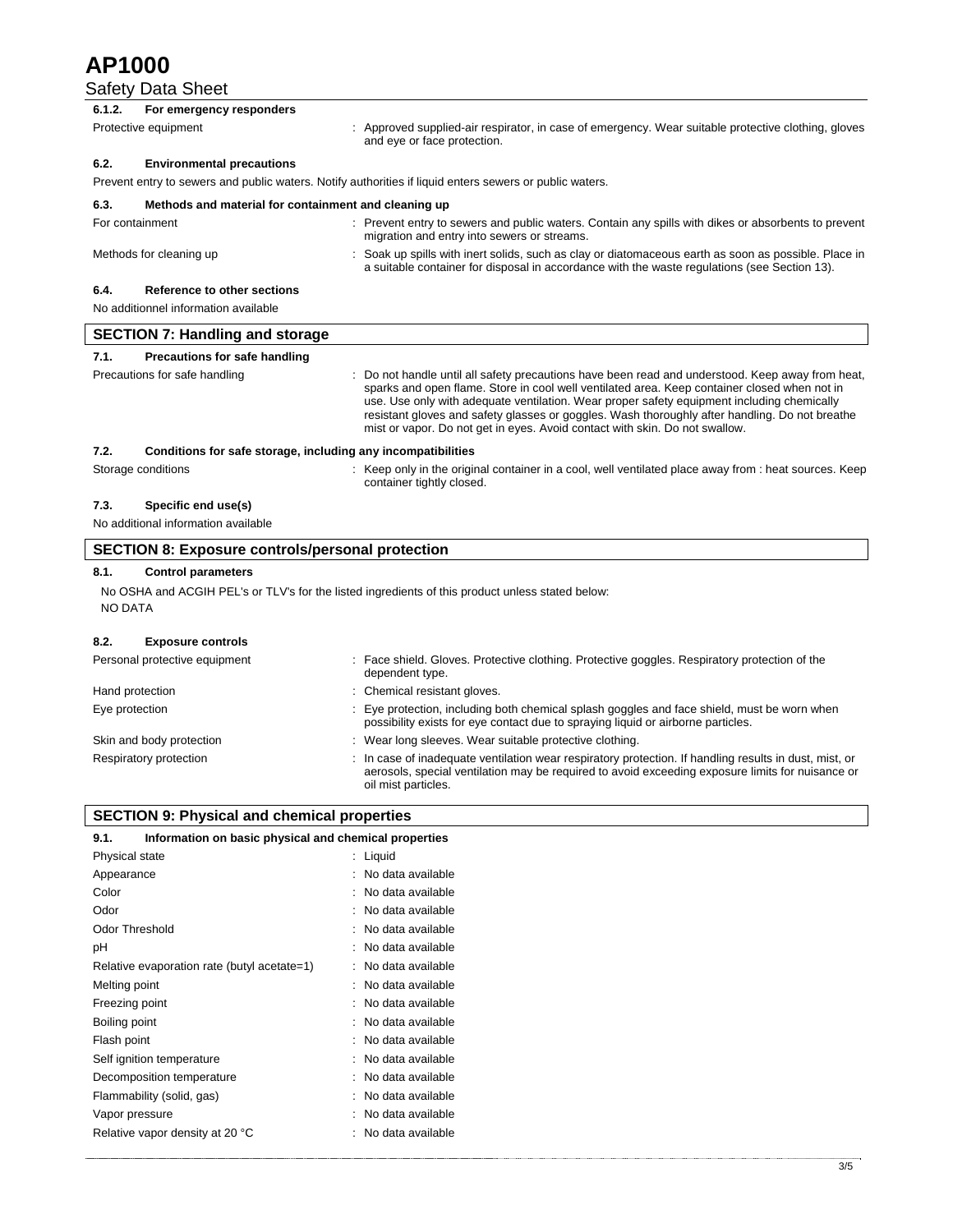# **AP1000**

# Safety Data Sheet

| Relative density            | : No data available |
|-----------------------------|---------------------|
| Solubility                  | : No data available |
| Log Pow                     | : No data available |
| Log Kow                     | : No data available |
| Viscosity, kinematic        | : No data available |
| Viscosity, dynamic          | : No data available |
| <b>Explosive properties</b> | : No data available |
| Oxidizing properties        | : No data available |
| <b>Explosive limits</b>     | : No data available |
|                             |                     |

# **9.2. Other information**

No additional information available

## **SECTION 10: Stability and reactivity**

### **10.1. Reactivity**

Reacts with reducing agents.

## **10.2. Chemical stability**

Stable under recommended handling and storage conditions (see section 7).

#### **10.3. Possibility of hazardous reactions**

Reacts with reducing agents. May intensify fire.

#### **10.4. Conditions to avoid**

Sparks. Heat. Open flame. Sun Light.

## **10.5. Incompatible materials**

Reacts with reducing agents. Toxic fumes may be released if heated above the decomposition point. Reacts with certain metals May produce violent reactions with bases and numerous organic substances including alcohols and amines. Contact with acids releases toxic gases. Keep ignition sources away - Do not smoke.

#### **10.6. Hazardous decomposition products**

Thermal decomposition generates : Hydrogen iodide (HI), Iodine compounds.

## **SECTION 11: Toxicological information**

**11.1. Information on toxicological effects**  Oral LD50: > 2000 mg/kg (rat) Calculated Dermal LD50: > 2000 mg/kg (rabbit) Calculated Inhalation LC50: No data available

| : Causes skin corrosion. |
|--------------------------|
| Causes eye corrosion.    |
| Not classified           |
| Not classified           |
| Not classified           |
| : Not classified         |
| Not classified           |
| : Not classified         |
| Not classified           |
| $:$ See SECTION 4        |
| See SECTION 4.           |
| See SECTION 4            |
| See SECTION 4.           |
| No data available.       |
| No data available.       |
|                          |

## **SECTION 12: Ecological information**

## **12.1. Toxicity**  No Data